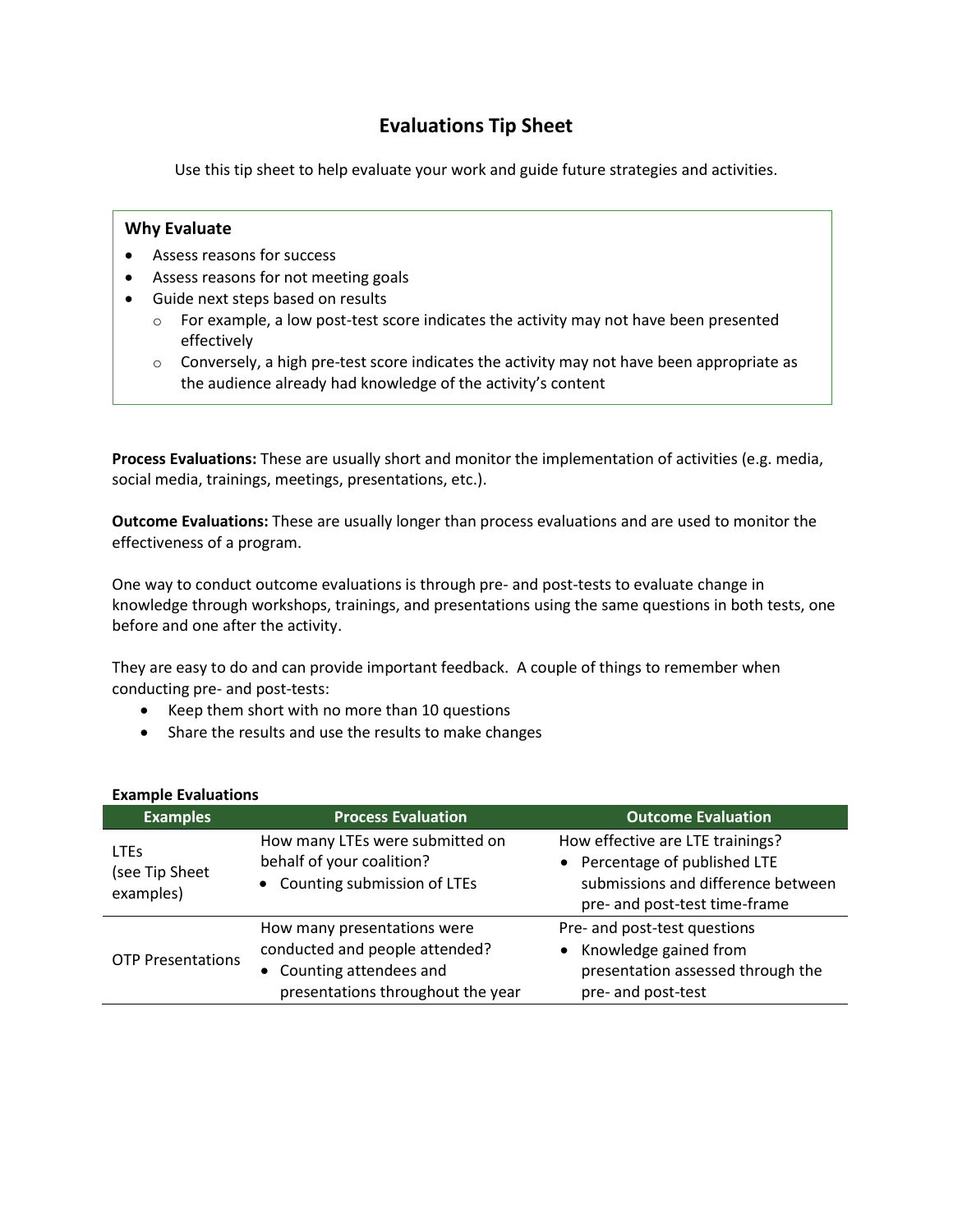### **Process Evaluation - LTEs**

Process evaluations are conducted by the coordinator to evaluate if activities are being implemented and monitored effectively. These questions could be used to evaluate the implementation of LTE activities.

- 1. In the past month, how many LTEs did your coalition submit to local media? \_\_\_\_\_
- 2. In the past month, how many members submitted an LTE to local media?
- 3. In the past month, how many LTE submissions were published? \_\_\_\_\_
- 4. In the past year, how many members attended an LTE training? \_\_\_\_\_
- 5. What did you learn through conducting an LTE training that you will use in later events?

# **Outcome Evaluation – Three-Part LTE Training Evaluation**

#### **Part 1 – Training Evaluation**

Outcome evaluations use feedback from participants to determine effectiveness of an activity.

- 1. Before the training, how confident were you in writing LTEs?
	- a. Not at all confident
	- b. Not really confident
	- c. Somewhat confident
	- d. Very confident
- 2. What did you learn from the training that you will use in the future? (open answer)
- 3. What skills would you be interested in improving at future coalition meetings? (select all that apply)
	- a. Conducting presentations
	- b. Presenting to small groups of decision makers
	- c. Writing letters to decision makers
	- d. Other \_\_\_\_\_\_\_\_\_\_\_\_\_\_\_\_\_\_\_\_\_\_
- 4. What topics would you be interested in learning about at future coalition meetings? (select all that apply)
	- a. Tobacco in Wisconsin and our communities
	- b. Coalition activities
	- c. Other tobacco products (including e-cigarettes)
	- d. Health equity and tobacco-related disparities
	- e. Other \_\_\_\_\_\_\_\_\_\_\_\_\_\_\_\_\_\_\_\_\_\_
- 5. After the training, how confident are you in writing LTEs?
	- a. Not at all confident
	- b. Not really confident
	- c. Somewhat confident
	- d. Very confident